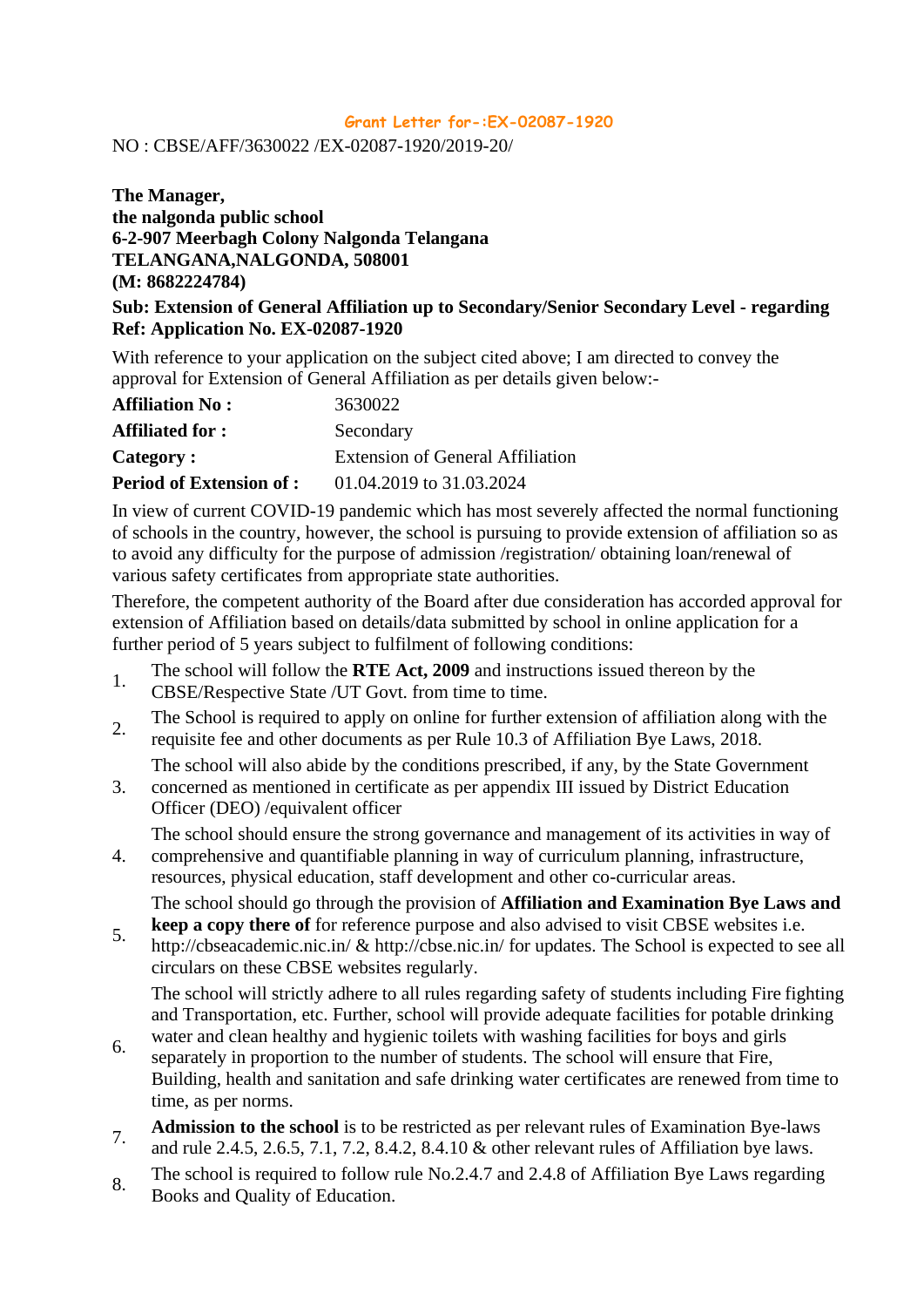The number of sections may be restricted as per the Appendix V of the Affiliation Bye-Laws

9. of the Board. For increase in number of sections, the School shall apply online to the Board as per rule 15.7 of Affiliation Bye laws.

The school shall be solely responsible for any legal consequences arising out of the use of school name/logo/society/trust or any other identity related to running of school affiliated to

10. CBSE. The school shall also be liable to bear all legal charges incurred by the Board, if any, arising out of these circumstances.

The school must strive to promote conservation of environment on their campus through rain water harvesting, segregation of waste at source, recycling of organic waste, proper disposal

11. of waste including electronic waste, use of energy saving and energy efficient electrical equipment, greening of campus, use of solar energy, education and awareness amongst children on environment conservation and cleanliness etc

The school shall submit their information through Online Affiliated School Information

12. System (OASIS) as per details given in circular no. affiliation-06/2018 dated 24.04.2018. Link for OASIS is available on Board's websit[e:www.cbse.nic.in](http://www.cbse.nic.in/)

The optimum Section teacher ratio of 1:1.5 as well as student teacher ratio of 30:1 is to be

13. maintained to teach various subjects and school shall appoint qualified and trained teaching staff on regular basis as per provisions of Affiliation Bye Laws of the Board.

Every affiliated school shall sponsor regularly its bonafide and eligible students in Boards

14. Class X and Class XII examinations from the year mentioned while granting affiliation/upgradation regularly without break or inform with reasons thereof in writing well in time about the non-sponsoring of the candidates.

Running of coaching institutionsin the school premises in the pretext of providing coaching

- 15. to the students for various examinations is not permitted by the Board. Strict action would be taken on defaulters.
- 16. The Manger and the Principal of the school shall be jointly responsible for the authenticity of the online/offline documents/ information/data submitted by the School to the Board. Apart from rules to be adhered to by the school as mentioned above for drawing specific

attention of the school authorities, the school authorities are required to acquaint themselves with all the rules contained in Affiliation & Examination Bye-laws and

- 17. circulars/guidelines/notification issued by the Board from time to time. Any laxity in following rules/instructions of the Board will lead to action against school as per clause 12 of Affiliation Bye-laws-2018.
- 18. The genuineness of information / documents / data submitted shall be of school and in case, if found otherwise the school shall invite action as per affiliation Bye laws-2018

The school shall be responsible for submission of any pending compliance, reply of show case /legal notice/ complaint and for submission of date/information sought by the Board.

- 19. The extension of 05 years shall be from the date of cessation of previous validity of extension of affiliation
- 20. The school is required to remit pending fee, if any

The extension of affiliation is being granted as one time measure. However, the cases where

21. the Show Cause Notice was communicated or grievance / legal cases are pending against the school, the Board will take appropriate decision in this matter

The school shall renew all mandatory safety certificate i.e Safe Drinking Water & Health

- 22. and Hygiene certificate, Fire Safety Certificate and Building Safety Certificate from concerned Govt authorities time to time
- 23. The school shall also maintain record of certificate, compliances, data and other records/information and shall be fully responsible to produce all such records before Board